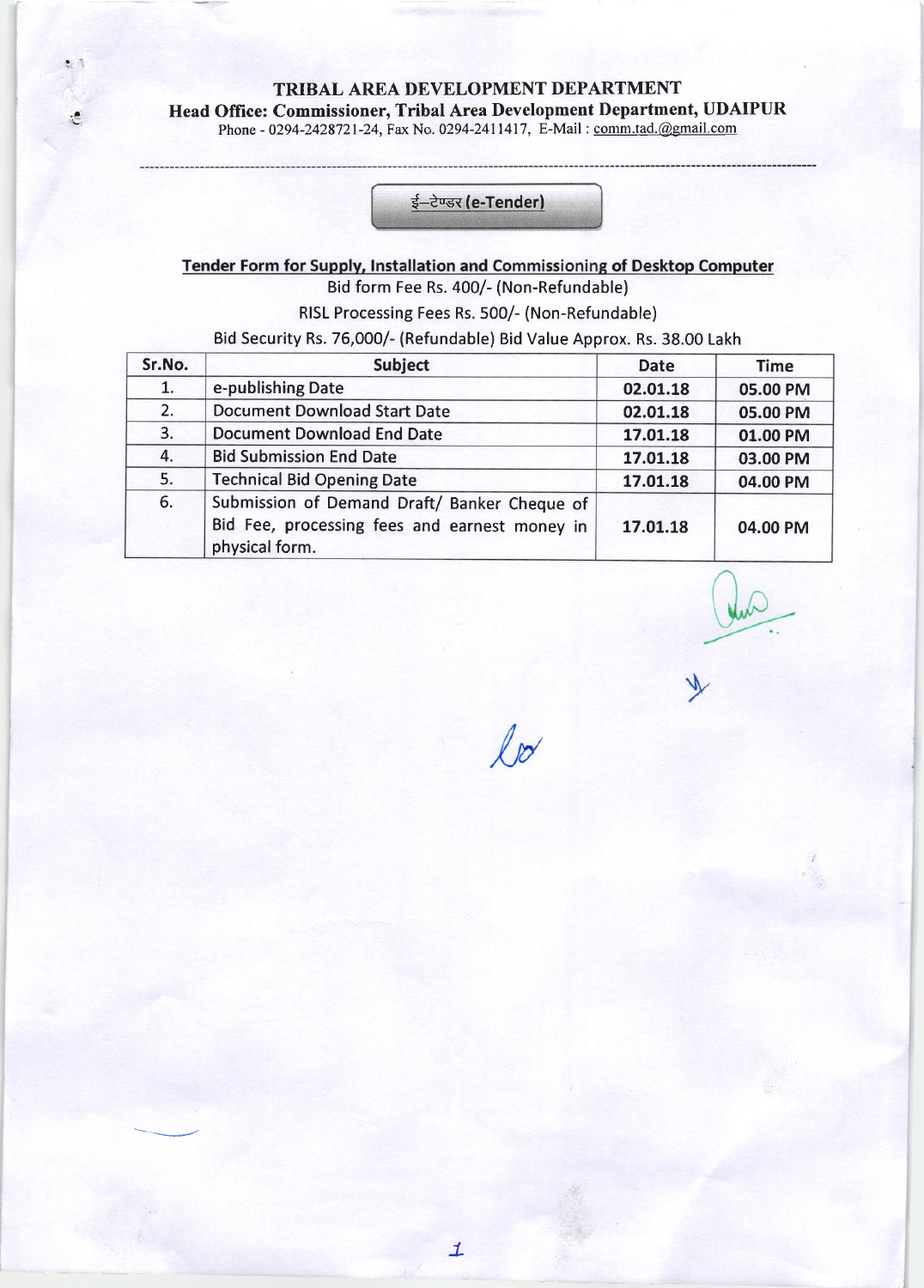#### राजस्थान सरकार

#### कार्यालय आयुक्त, जनजाति क्षेत्रीय विकास विभाग, उदयपुर

#### **Terms & Conditions:-**

ž

- 1. बोली प्रपत्र शुल्क, बोली बयाना राशि, प्रोसेसिंग शुल्क की राशि के बिना प्राप्त बोली पर कोई विचार नहीं किया जावेगा।
- 2. बोली से सम्बन्धित नियम, शर्ते एवं बोली प्रपत्र http://eproc.rajasthan.gov.in एवं http://sppp.rajasthan.gov.in से डाउनलोड किया जा सकता है। बोलीदाता के द्वारा डाउनलोड किये गये बोली प्रपत्र का मूल्य रू. 400/ - का डी.डी. एवं बोली बयाना राशि का डी.डी. आयुक्त, जनजाति क्षेत्रिय विकास विभाग, उदयपुर के नाम एवं प्रोसेसिंग शुल्क की राशि रू. 500 / - का डी. डी. M.D., RISL, Jaipur के नाम से संलग्न कर तकनीकी बोली खुलने से पूर्व दिनांक 17.01.18 को अपराहन 4.00 बजे तक आयुक्तालय में जमा कराना होगा ।
- 3. निर्धारित तिथि व समय के पश्चात प्राप्त बोली स्वीकार नहीं की जावेगी।
- 4. उक्त बोलियों को आंशिक या पूर्ण रूप से स्वीकार/अस्वीकार करने का पूर्ण अधिकार आयुक्त, जनजाति क्षेत्रिय विकास विभाग, उदयपूर को होगा।

### 5. तकनीकी बोली स्वीकार किये जाने हेतू अनिवार्य शर्ते :--

- (a) निर्धारित बोली बयाना राशि, बोली शुल्क एवं प्रोसेसिंग शुल्क।
- (b) बोली प्रपत्र (Bid Documents) ऑनलाइन।
- (c) बोली के साथ नवीनतम GST/VAT Clearance Certificate/Challan/tax Return ।

(d) GST पंजीयन संख्या का प्रमाण पत्र स्वयं द्वारा प्रमाणित।

- (e) आयकर विभाग द्वारा जारी पैन नम्बर की प्रमाणित प्रति।
- (f) तकनीकी बोली प्रपत्र भरा हुआ तथा सम्बधित सभी परिशिष्ट व सभी दस्तावेज स्वयं द्वारा प्रमाणित किये होने चाहिये।
- (g) कय की जाने वाली वस्तु के लिए निर्माता / डीलर / अधिकृत विकेता होने का वैध प्रमाण-पत्र।
- (h) फर्म को गत 3 वर्षों (वर्ष 2014-15 से 2016-17) में राजकीय विभागों / संस्थाओं में राशि रू. 50.00 लाख की कम्प्यूटर सामग्री सप्लाई का अनुभव होना आवश्यक है। इस हेतु फर्म द्वारा कयादेश एवं संतोषजनक कार्य के प्रमाण पत्र की प्रति प्रस्तुत की जावें।
- (i) फर्म का गत 3 वित्तीय वर्षों (वर्ष 2014-15 से 2016-17) का औसत वार्षिक बिक्री टर्नओवर राशि रू. 25.00 लाख से कम का नहीं होना चाहिये। इस हेतु फर्म द्वारा Balance Sheet (C.A. द्वारा प्रमाणित) एवं Annexure-F में C.A.का प्रमाण पत्र प्रस्तुत किया जावे।
- (j) कय की जाने वाली सामग्री की comprehensive on-site Warranty 3 वर्ष होगी। इस हेतु वारंटी सर्टिफिकेट प्रस्तुत किया जावे।
- 6. फर्म को अपना बैंक खाता संख्या मय आई.एफ.एस.सी. कोड, बैंक का नाम एवं शाखा अंकित की जानी होगी।
- 7. कय की जाने वाली सामग्री की सप्लाई एफ.ओ.आर. जनजाति क्षेत्रीय विकास विभाग के अधीन संचालित छात्रावास/आवासीय विद्यालय/आयुक्तालय, टी.ए.डी. (संलग्न सूची Annexure- H के अनुसार) में करनी होगी।
- 8. कार्य आदेश जारी करने के दिनांक से 45 दिवस की अवधि के भीतर फर्म द्वारा आईटम सप्लाई, स्थापना एवं कमिंशनिंग करना होगा। निर्धारित समयावधि में सामग्री सप्लाई नहीं करने पर नियमानुसार परिसमापित नुकसानी (L.D.) की कटौती की जावेगी।
- 9. तकनीकी बोली में सफल बोलीदाता की ही वित्तीय बोली पर विचार किया जावेगा।

2  $\mathcal{U}^{\mathcal{U}}$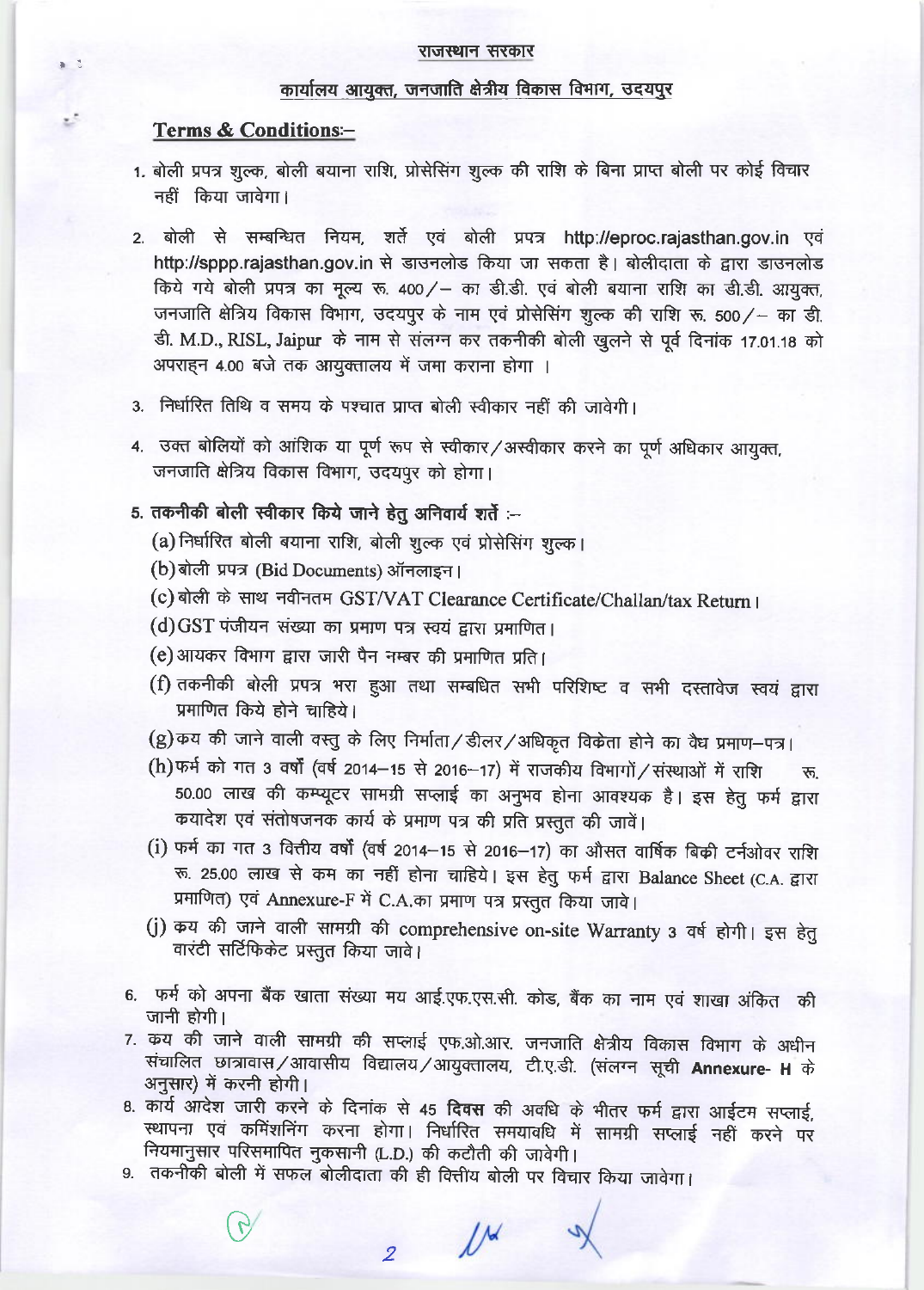10. बोली में आंमत्रित दरें अनुमोदित किये जाने की दिनांक से एक वर्ष की अवधि के लिये विधिमान्य होगी।

11. बोली प्रतिभूति / कार्य सम्पादन प्रतिभूति राशि में छूट के लिये आयुक्त, उद्योग विभाग, राजस्थान जयपुर के पास रजिस्ट्रीकृत कुटीर एवं लघु उद्योग विभाग उन मदों के सम्बन्ध में जिसके लिये वें इस रूप में रजिस्ट्रीकृत है, सामान का कय राजस्थान के उद्योग के अधिमान) नियम 1995 के नियम-8 के अनुसार अपेक्षित कार्यवाही जो वित्त (जीएफ एण्ड एआर) विभाग के आदेश कमांक: प1(1)वित्त/सा.नि. लेनि. / 2007 दिनांक 19.10.2010 परिपत्र संख्या 24 / 2010 में वर्णित है के अनुसार प्रस्तुत किया जाना अनिवार्य है। अन्यथा बोली बयाना / कार्य सम्पादन प्रतिभूति राशि में छूट देय नहीं होगा।

- 12. सामान/वस्तु की कय राशि अनुमानित है। अनुबन्ध अवधि के दौरान कय सामग्री की कुल कय अनुमानित कीमत से कम/अधिक हो सकती है। अधिकतम कय राज. लोक. उपापन में पारदर्शिता नियम 2013 के उपनियम 73 के अनुसरण मे निम्नानुसार होगी :-
	- 1. संविदा के अधिनिर्णय के समय, बोली दस्तावेजों में मूलतः विनिर्दिष्ट माल, संकर्मो या सेवाओं के परिमाण में बढोतरी की जा सकेगी, किन्तु ऐसी बढोतरी बोली दस्तावेजों मे विनिर्दिष्ट परिमाण के बीस प्रतिशत से अधिक नहीं होगी । यह बोली और बोली दस्तावेजों के इकाई मूल्यों या अन्य निंबधनों और शर्तो में किसी परिवर्तन के बिना होगी ।
	- 2. यदि उपापन संस्था परिस्थितियों में परिवर्तन के कारण उपापन की कोई विषयवस्तु उपाप्त नहीं करती है या बोली दस्तावेजों में विनिर्दिष्ट परिमाण से कम उपाप्त करती है तो बोली लगाने वाला बोली दस्तावेजों में अन्यथा उपबंधित के सिवाय, किसी भी दावे या प्रतिकर का हकदार नहीं होगा।
	- 3. अतिरिक्त मदों या अतिरिक्त परिमाणें के लिए पुनरादेश, यदि यह बोली दस्तावेजों में उपबधित हो, संविदा में दी गयी दरों और शर्तो पर दिये जा सकेंगे यदि मूल आदेश ई-बोली आमंत्रित करने के पश्चात दिया गया था। प्रदाय या पूर्ण हाने की कालावधि भी आनुपातिक रूप से बढायी जा सकगी। पुनरादेश की सीमाऐं निम्नलिखित होंगी

(क) संकर्मो की दशा में व्यष्टिक मदों की मात्रा का 50 प्रतिशत और मूल संविदा के मूल्य का 50 प्रतिशत, और

(ख) मूल संविदा के माल या सेवाओं के मूल्य का 50 प्रतिशत ।

 $\mathbb{D}^{\mathcal{A}}$ 

- 13. विशेष परिस्थितियों में राज. लोक उपापन में पारदर्शीता नियम 2013 के नियम 74 के अनुसार कार्य Fair, Transparent & equitable manner से विभाजित किया जा सकेगा ।
- 14. राज्य में दिनांक 26.01.2013 से राजस्थान लोक उपापन में पारदर्शीता अधिनियम 2012 व नियम 2013 प्रभावशील है। अतः इस बोली पर उक्त अधिनियम व नियम के सभी प्रावधान प्रभावशील होंगे।

बोलीदाता के हस्ताक्षर मय मोहर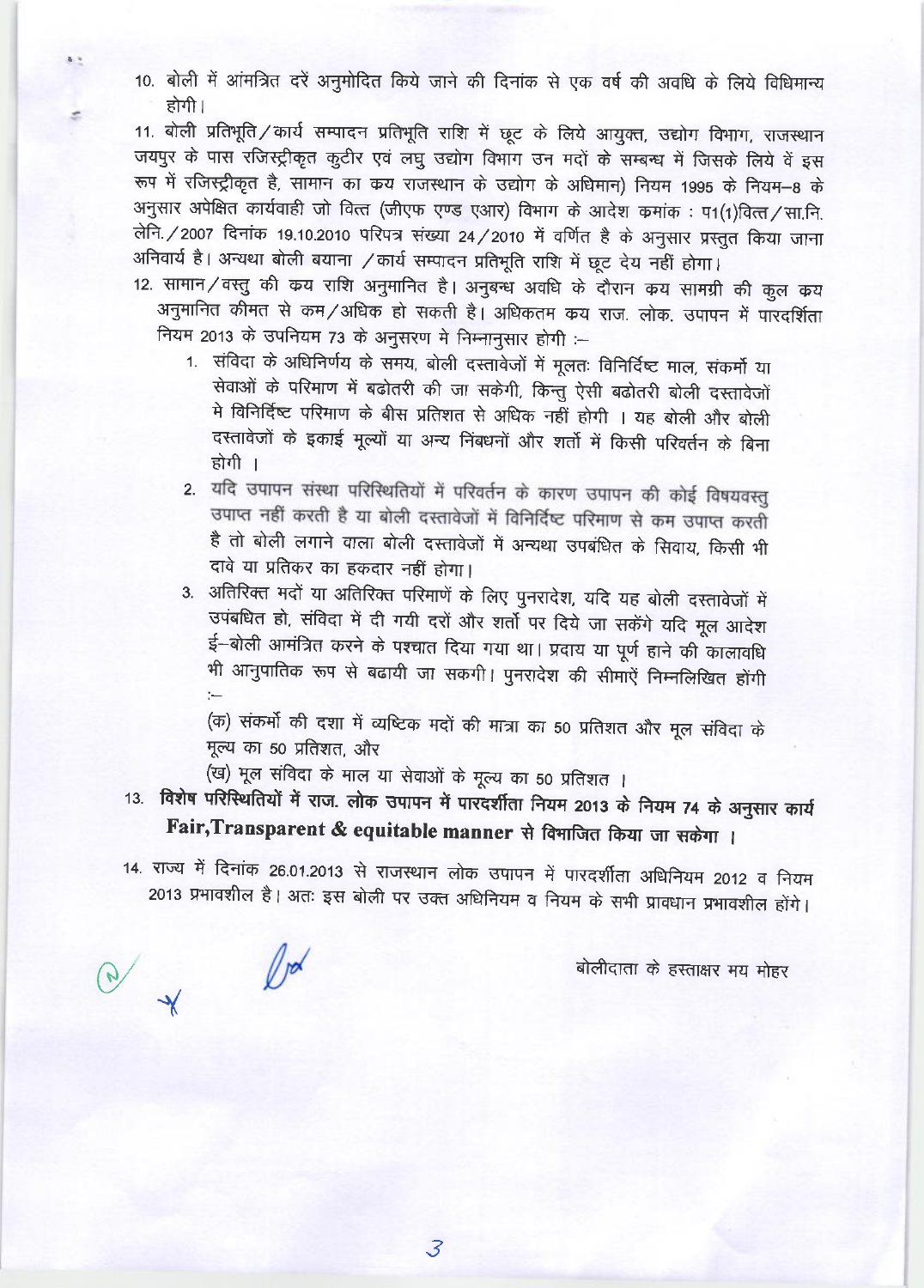### राजस्थान सरकार

he.

¢.

# कार्यालय आयुक्त, जनजाति क्षेत्रीय विकास विभाग, उदयपुर

# E-Tender for Supplv, lnstallation and Commissionins of Desktop Computer

### Technical Bid Check list

| S.No.          | Type of Certificate & Other informations                                                                                           | Yes/No | Date of<br>issue/validity |
|----------------|------------------------------------------------------------------------------------------------------------------------------------|--------|---------------------------|
| $\mathbf{1}$   | Whether bid document fee submitted with e-bid<br>Provide details Banker Cheqe/DD No  dt                                            |        |                           |
| $\overline{2}$ | Whether Bid security submitted with e-bid<br>Provide<br>details DD/Banker Cheque/Challan<br>receipt no dt amount                   |        |                           |
| 3              | Whether Bid Processing fee sumitted with e-bid<br>provide details DD/Banker Cheque/Challan<br>receipt no dt amount                 |        |                           |
| $\overline{4}$ | Annexure-F (Affidvit regarding acceptance of Bid<br>terms & conditions on Rs. 50/- non judicial<br>stamp paper.)                   |        |                           |
| 5              | Whether GST registration<br>certificate<br>is.<br>submitted with e-bid                                                             |        |                           |
| 6              | Whether sales tax/VAT/GST clearance certificate<br>is submitted with e-bid                                                         |        |                           |
| $\overline{7}$ | If tax clearance certificate is not issued by the<br>concerned govt. copy of the challan or tax<br>return be submitted with e-bid  |        |                           |
| 8              | Whether SSI registration certificate issued by<br>the govt. of Rajasthan is submitted with e-bid                                   |        |                           |
| 9              | Whether original manufacturer's certificate for<br>the item submitted with e-bid                                                   |        |                           |
| 10             | Whether certificate regarding authorized<br>dealer/authorized representative issued by the<br>manufacturer is submitted with e-bid |        |                           |
| 11             | Whether relevant ISO certification submitted<br>with e-bid                                                                         |        |                           |
| 12             | Annexure-G (Statement of turnvoer and balance<br>sheet)                                                                            |        |                           |
| 13             | Supply<br>order<br>and<br>satisfactory<br>successful<br>completion certificate in last 3 year of amount<br>50.00 lakh              |        |                           |
| 14             | <b>Warrent Certificate</b>                                                                                                         |        |                           |
| 15             | PAN Card self attessted copy                                                                                                       |        |                           |
| 16             | Scaned copy of Bid form and bid document (self<br>attested)                                                                        |        |                           |

{

O.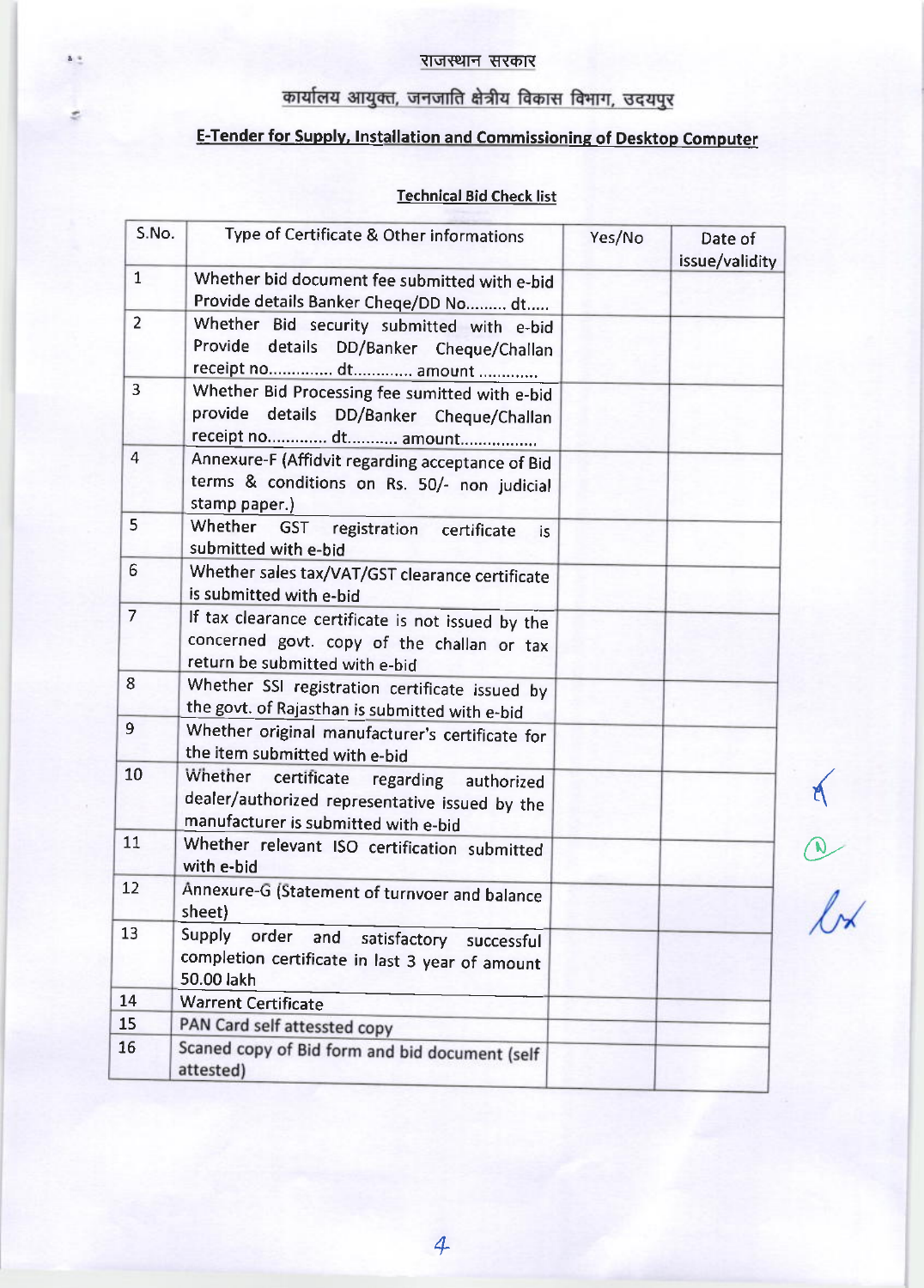## कार्यालय आयुक्त, जनजाति क्षेत्रीय विकास विभाग, उदयपुर

### परिशिष्ट "अ" (बोली प्रपत्र-क्वालिफाईंग बिड)

z,

| बोली आमंत्रण सूचना क्रमांकः                                                                                                                                                                                                                                                                                                                                                                                  | दिनांक :—                         |
|--------------------------------------------------------------------------------------------------------------------------------------------------------------------------------------------------------------------------------------------------------------------------------------------------------------------------------------------------------------------------------------------------------------|-----------------------------------|
| (खाली स्थान मे उस आईटम का नाम लिखे, जिसके लिए बोली दी गई है)                                                                                                                                                                                                                                                                                                                                                 |                                   |
|                                                                                                                                                                                                                                                                                                                                                                                                              | ई-बोली प्रपत्र शुल्क रूपये 400 /- |
| ऑनलाईन बोली प्रपत्र बेचने की अन्तिम तिथि-<br>17.01.2018                                                                                                                                                                                                                                                                                                                                                      | 1.00 बजे अपरान्ह तक               |
| ऑनलाईन बोली प्रपत्र जमा कराने की अन्तिम तिथि–17.01.2018                                                                                                                                                                                                                                                                                                                                                      | 4.00 बजे अपरान्ह तक               |
| ऑनलाईन तकनीकी बोली खोलने की तिथि -<br>17.01.2018                                                                                                                                                                                                                                                                                                                                                             | 4.00 बजे अपराहन                   |
| 1. बोली प्रस्तुत करने वाली फर्म का नाम एवं डाक का स्थाई पता                                                                                                                                                                                                                                                                                                                                                  |                                   |
|                                                                                                                                                                                                                                                                                                                                                                                                              |                                   |
| 2. किसको सम्बोधित की गई :- आयुक्त, जनजाति क्षेत्रीय विकास विभाग, उदयपुर                                                                                                                                                                                                                                                                                                                                      |                                   |
|                                                                                                                                                                                                                                                                                                                                                                                                              |                                   |
| दी गयी है।                                                                                                                                                                                                                                                                                                                                                                                                   |                                   |
| 5. हम आयुक्त, जनजाति क्षेत्रीय विकास विभाग, उदयपुर द्वारा जारी की गई बोली दिनांक<br>में वर्णित सभी शर्तो से तथा संलग्न शीट में दी गयी उक्त बोली की अतिरिक्त शर्तो से बाध्य होना<br>स्वीकार करते है। इनके सभी पृष्ठों पर उनके उल्लिखित शर्तो को हमारे द्वारा स्वीकार किये जाने के<br>प्रमाण में हमने हस्ताक्षर कर दिये है। हम राज्य सरकार के उपापन संबंधी अधिनियम/नियम आदेश से<br>आबद्व होना स्वीकार करते है। |                                   |
| रू.  के लिए जारी किया गया है, बयाना राशि के पेटे संलग्न प्रस्तुत किया जाता है।                                                                                                                                                                                                                                                                                                                               |                                   |
| 7 (क) आपूर्ति की जाने वाली सामग्री का विवरण, स्पेशिफिकेशन एवं अनुमानित मात्रा संलग्न<br>एनेक्सर-''E'' के अनुसार है ।<br>(ख) सप्लाई की जाने वाली सामग्री की दरें ऑनलाईन BOQ sheet में अकिंत की गयी है।                                                                                                                                                                                                        |                                   |

कार्य आदेश जारी करने के दिनांक से 45 दिवस की अवधि के भीतर फर्म द्वारा आईटम सप्लाई, 8. स्थापना एवं कमिंशनिंग कर स्थापित करना होगा।

No 2

9. ई-बोली में आमत्रिंत दरें अनुमोदित किये जाने की दिनांक से एक वर्ष की अवधि के लिये विधिमान्य होगी |

 $\mathcal{S}$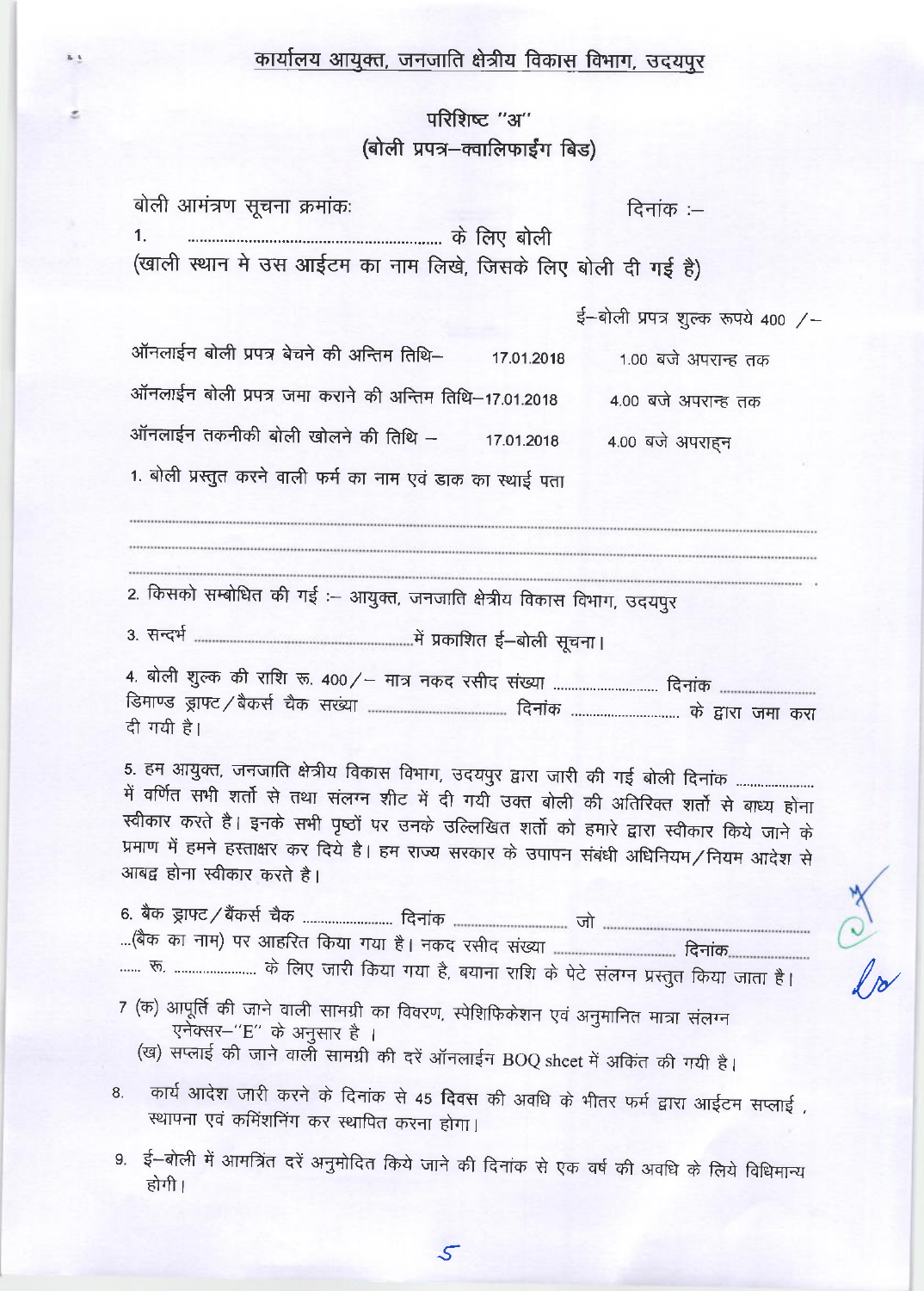10. ई-बोली के साथ नवीनतम कर चुकता प्रमाण-पत्र एवं पेन नम्बर एवं जी.एस.टी. नम्बर की प्रमाणित प्रति प्रस्तुत करना आवश्यक है।

11. विनिर्माता/डीलर आदि का घोषणा पत्र संलग्न है

(घर)

बोलीदाता के हस्ताक्षर मय सील

| बोलीदाता का नाम |  |
|-----------------|--|

 $2<sub>1</sub>$ डाक का पता

3.

4

ई—मेल—<br>स्थान—<br>दिनाक—

 $\frac{1}{2}$  $\mathcal{Q}$ 

 $\overline{\mathbf{v}}_i$ 

÷

बोलीदाता के हस्ताक्षर मय सील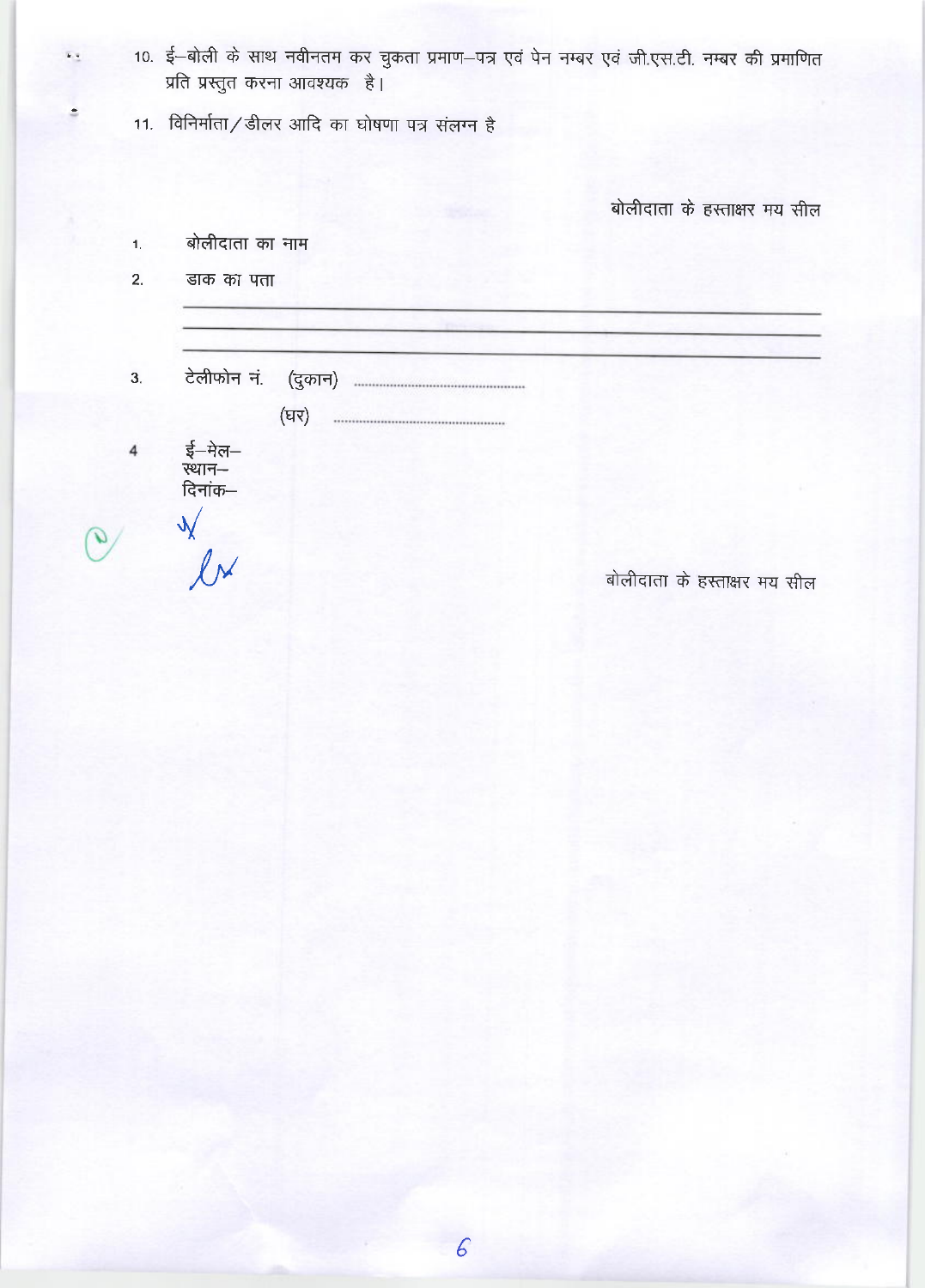# Details of Bidder:

 $\mathcal{Z}$ 

|      | Signature of the bidder with seal                              |       |       |
|------|----------------------------------------------------------------|-------|-------|
|      | *(To be filled in by the office)                               |       |       |
|      | Dated  (Name of Bank & branch)                                 |       |       |
|      | Banker cheque/Bank Draft No.                                   |       |       |
| 8.   | <b>Bid scurity of Rs.</b>                                      |       |       |
|      | (Enclose a certified copy of the same)                         |       |       |
| 7.   | PAN No. of the Bidder                                          |       |       |
|      | <b>Account number</b>                                          |       |       |
|      | <b>Account type</b>                                            |       |       |
|      | Banker's name with branch                                      |       |       |
| 6.   | <b>BANK DETAILS OF BIDDER</b>                                  |       |       |
|      | (attach separate sheet, if space is insuficient)               |       |       |
|      | Directors of the company                                       |       |       |
| (ii) | Name and address of the                                        |       |       |
| (i)  | Regd.No. of the Company                                        |       |       |
| (c)  | In case of Company                                             |       |       |
|      | sheet ifspace is insufficient)                                 |       |       |
|      | attested copy/photocopy of Partnership Deed (attach separate   |       |       |
|      | Note:- (Enclose the Registration certificate of Firm or its    |       |       |
|      | Partners                                                       |       |       |
|      | Name, Name of Father and Residential address of all the        |       |       |
| (b)  | In case of Partnership Firm :-                                 |       |       |
|      | Proprietor :-                                                  |       |       |
|      | Name, Father's Name and Residential address of the             |       |       |
| (a)  | In case of Proprietorship Firm :-                              |       |       |
|      | Company                                                        |       |       |
| 5.   | Constitution of the Firm whether/ Proprietorship/ Partnership/ |       |       |
| 4.   | Office Address of the Firm                                     |       |       |
|      | e-mail ID                                                      |       |       |
| 3.   | Mobile No.                                                     |       |       |
| 2.   | Telephone No.                                                  | (Off) | (Fax) |
|      |                                                                |       |       |
| 1.   | Name of the Firm/Bidder                                        |       |       |

<sup>+</sup>ln case of authorized reprsntative signing this document, enclose copy of the authority letter.

B. Enclosed Tender Documents along with all necessary Annexures/certificates/Affidavites.

Signature of the Bidder with seal

,/

 $\overline{\omega}$ 

 $\sqrt{\alpha}$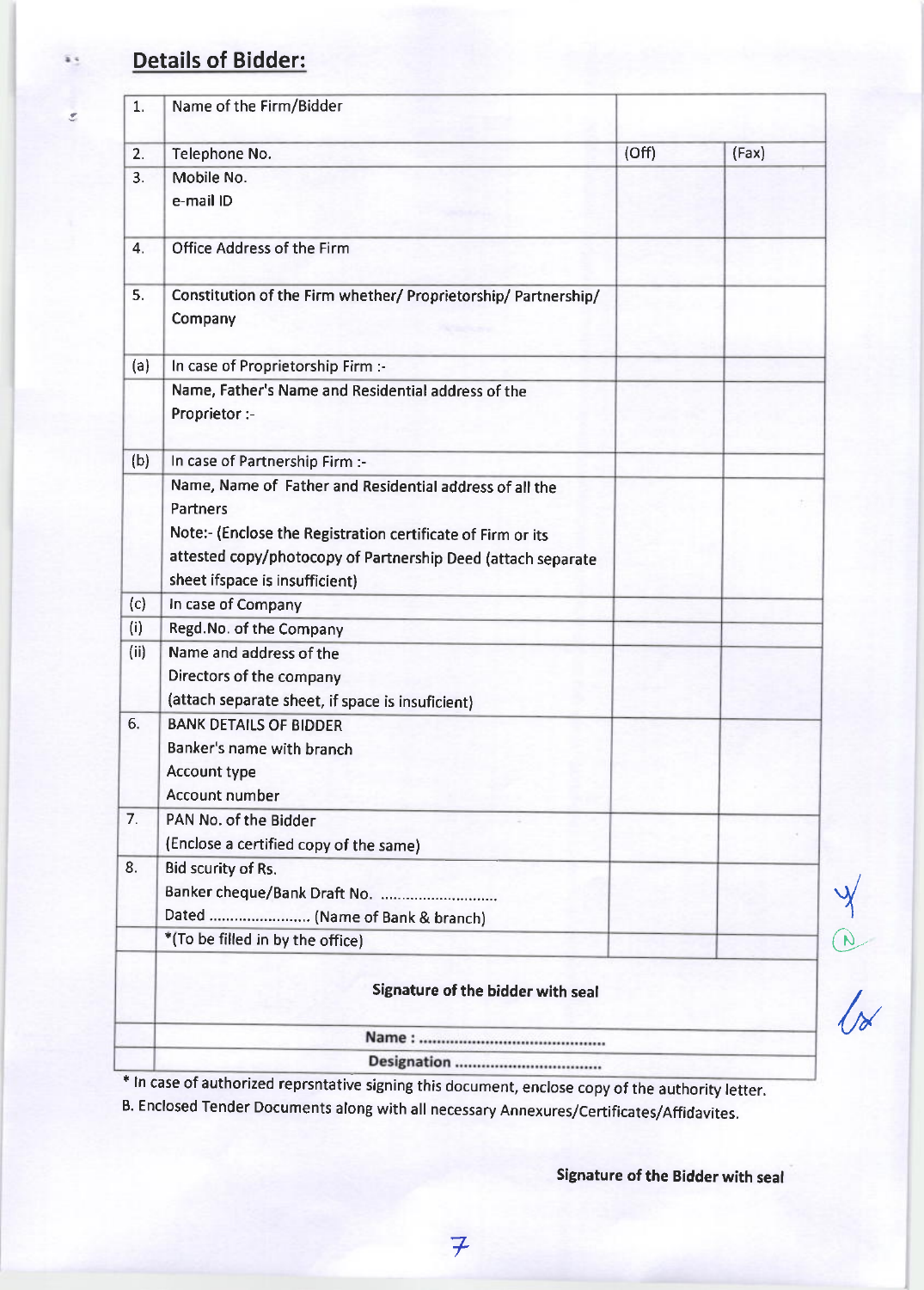(

o-

 $\cal U$ 

### COMPLIANCE WITH THE CODE OF INTEGRITY AND NO CONFLICT OF INTEREST:-

Any person participating in a procurement process shall-

- a) Not offer any bribe, reward of gift or any material benefit either directly or indirectly in exchange for an unfair advantage in procurement process or to otherwise influence the procurement process;
- b) Not misrepresent or omit misleads or attempts to mislead so as to obtain a financial or other benefit or avoid an obligation;
- c) Not indulge in any collusion, Bid rigging or anti competitive behavior to lmpair the transparency, fairness and progress of the procurement process;
- d) Not misuse any information shared between the procuring entity and the bidders with an intent to gain unfair advantage in the procurement process;
- e) Not indulge in any coercion including impairing or harming or threatening to do the same, directly or indirectly, to any part or to its property to lnfluence the procurement process;
- f) Not obstruct any investigation or audit of procurement process,
- e) Disclose conflict of interest, ifany, and
- h) Disclose any previous transgression with any entity in lndia or any other country during the last three years or any debarment by any other procuring entity.

#### CONFLICT OF INTEREST:-

The bidder participating in a bidding process must not have a conflict of interest. A conflict of interest is considered to be a situation in which a party has interests that could improperly influence that party's performance of official duties or responsibilities, contractual obligations, or compliance with applicable laws and regulations.

- A Bidder may be considered to be in conflict of interest with one or more parties in bidding process if, including but not limited to: 7.
- Have controlling partners/shareholders in common; or a.
- Receive or have received any direct or indirect subsidy from any of them; or b.
- Have the same legal representative for purposes of the Bid; or c,
- Have a relationship with each other, directly or through common third parties, that puts them in a position to have access to information about or influence on the Bid of another bidder, or influence the decision of the procuring entity regarding the bidding process; or d.
- The bidder participates in more than one Bid in a bidding process. Participation by a<br>bidder in more than one Bid will result in the disqualification of all Bids in which the bidder is involved. However, this does not limit the inclusion of the same subcontractor, not otherwise participating as a bidder, in more than one Bid; or e,
- The bidder or any of its affiliates participated as a consultant in the preparation of f. the design or technical specifications of the goods, works or servjces that are the subject of the Bid; or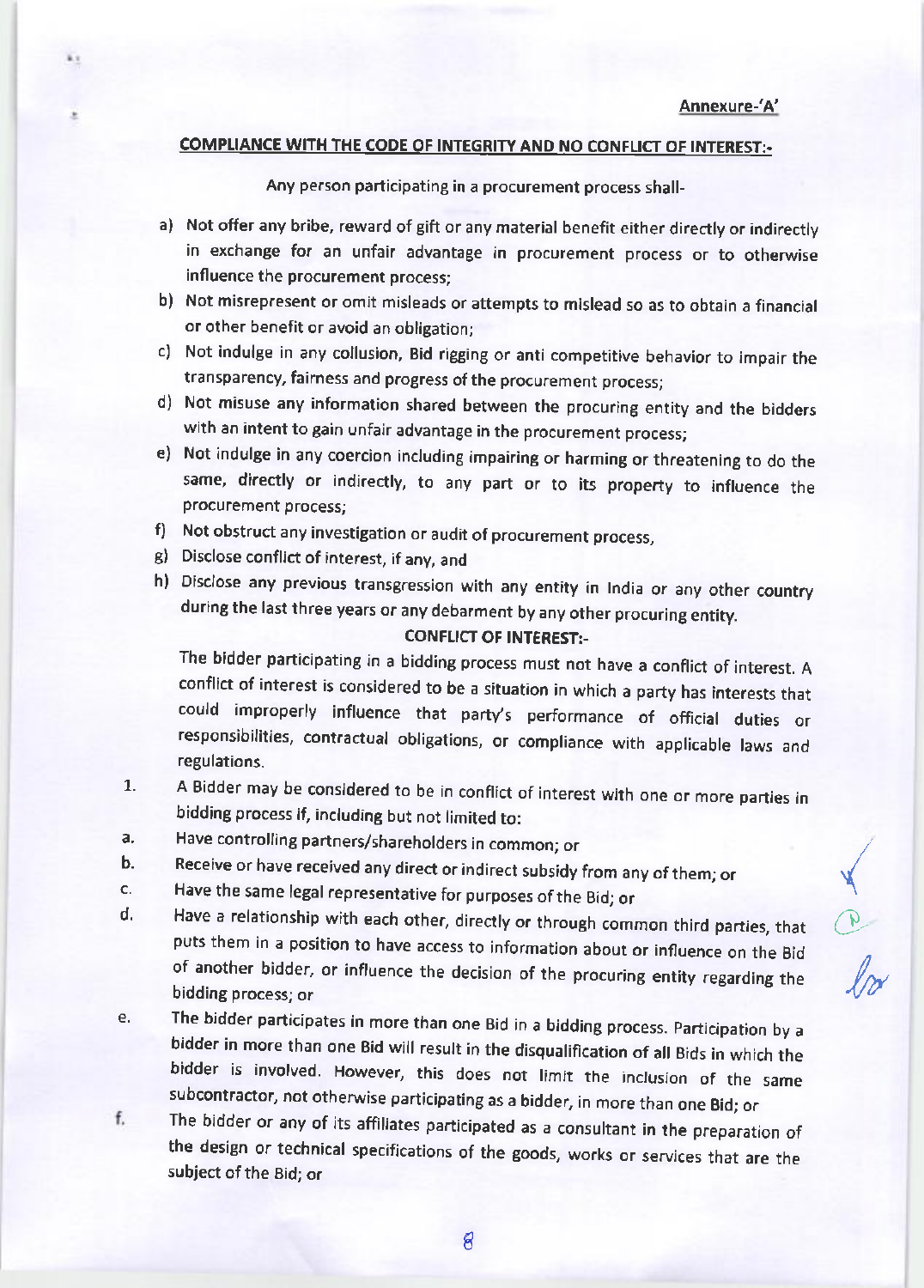÷

.. g. The bidder or any of its affiliates has been hired (or is proposed to be hired by the Procuring Entity as engineer-in charge/consultant for the contract.

Date:

Signature of Bldder with Seal Name: Designation: Address:

 $rac{1}{\sqrt{2}}$